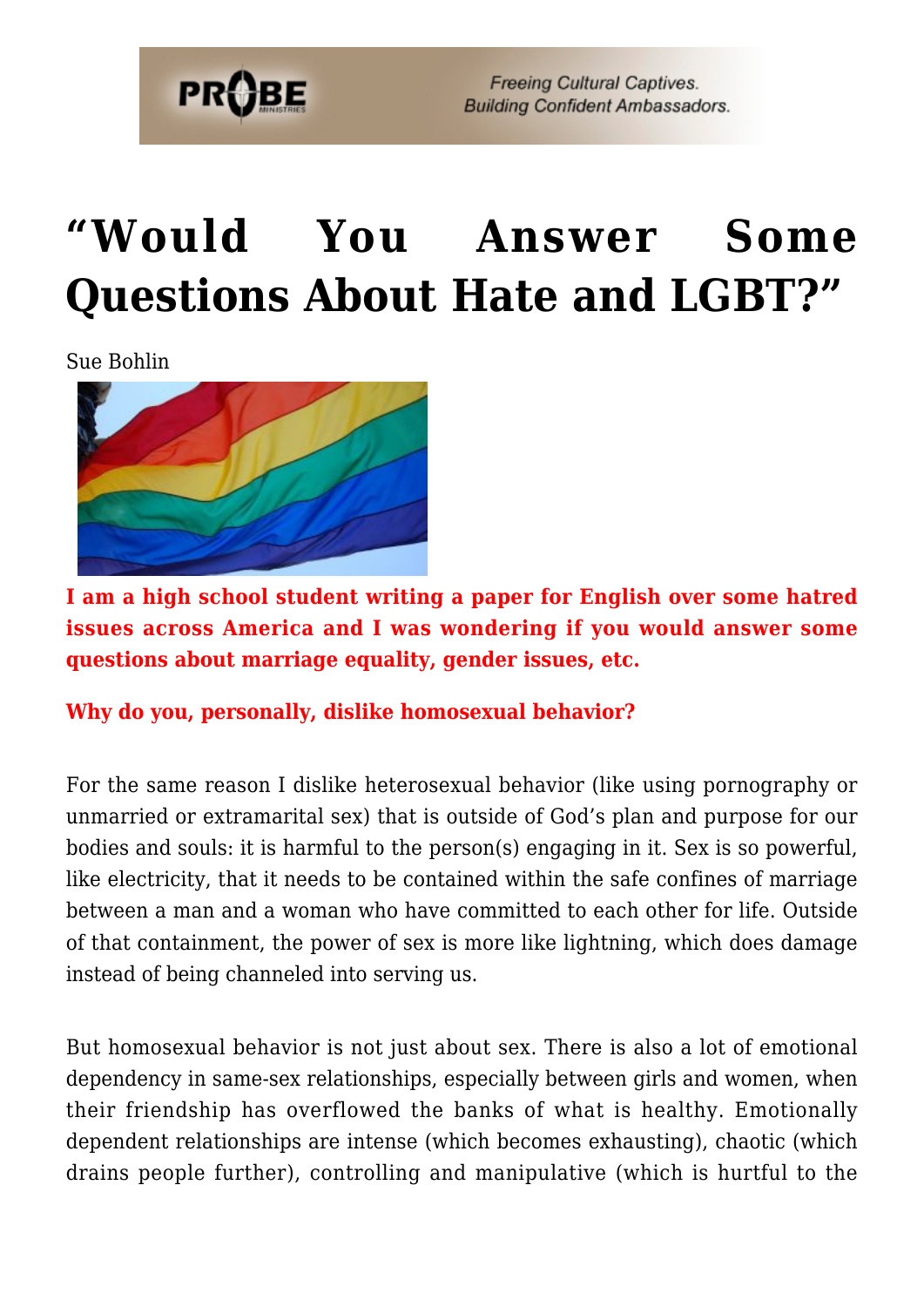

people and to the relationship). I dislike this behavior because it is harmful to the people engaging in it as well. I love people and hate to see them get hurt. That's why I dislike the behavior that contributes (eventually) to heartache.

### **If anyone of your family members became homosexual, how would you react?**

That already happened, when one of my relatives was seduced into lesbian relationships and started seeing herself as part of the LGBT community. I continued to love her, encourage her, delight in her . . . even though we don't talk about her relationships or her involvement in LGBT.

I have two grown sons, though, which is the closer kind of family I think you may be thinking of. If either one of them announced they were gay, I would weep that he had been deceived by our spiritual enemy into thinking falsehoods about himself, and I would pray every day for his eyes to be open to the truth, even as I continued to love him like I do now.

### **Why do you think God doesn't love homosexual people and their behaviors?**

I know beyond a shadow of a doubt that God dearly and tenderly loves those who struggle with same-sex attraction, those who have embraced a gay identity, and even those who have fully immersed themselves in the LGBT world. I'm thinking of one young man in particular who went on a two-week bender, prostituting himself for gay sex so he could buy drugs and keep himself high. I know that his decisions grieved God's heart deeply (especially when he became HIV+ during that 2 weeks), but He never left the man or stopped loving him, and was there waiting patiently for him to come to his senses . . . which he did. And now their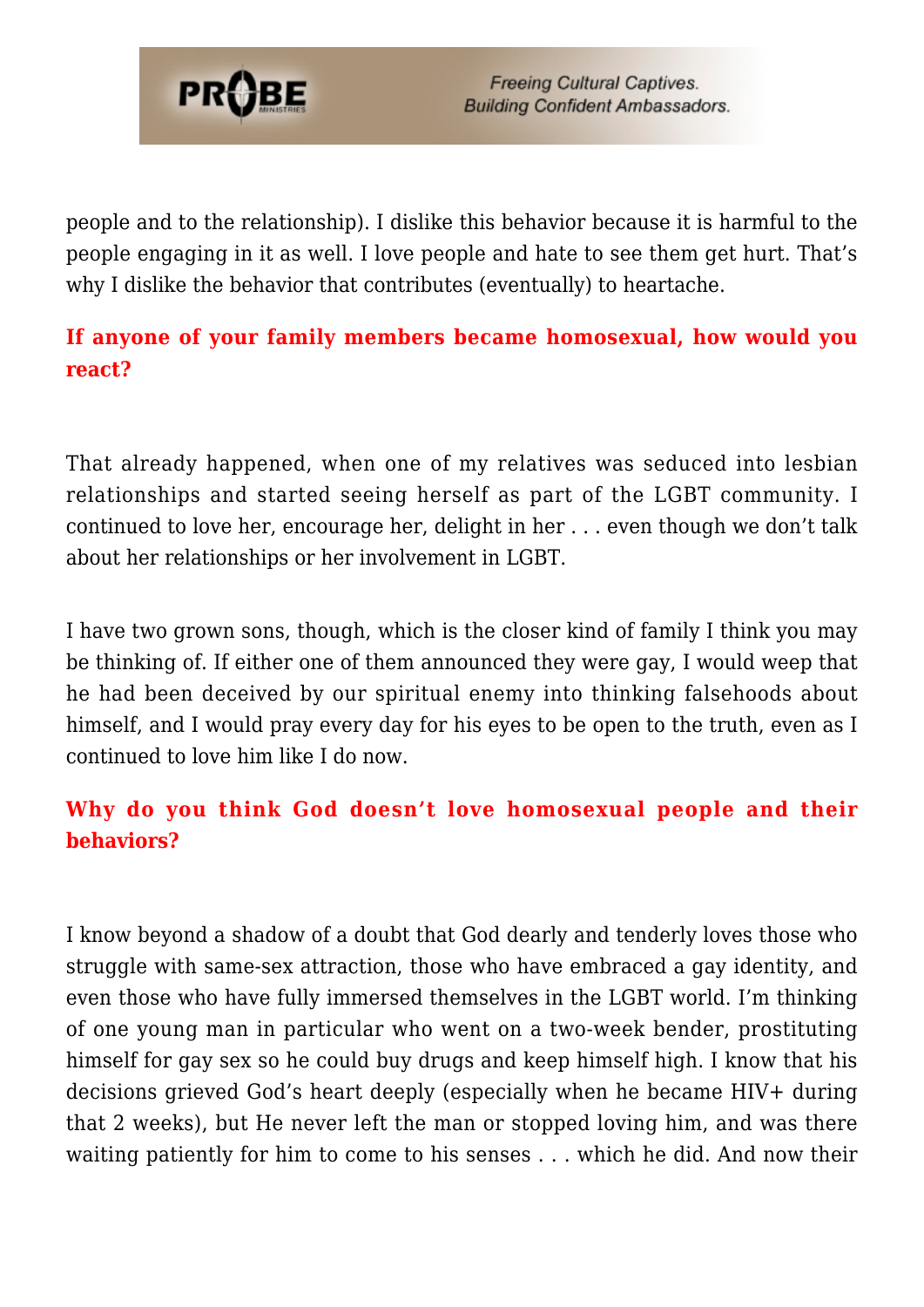

relationship is stronger than ever.

If God loved people, ALL people, enough to send His only Son into the world to be nailed to a cross, taking our place and paying the penalty for our sin and then raising Him from the dead, then I think He continues to love all of us in our messy, sinful rebellion. But He never endorses or accepts our sinful behavior, though He fully accepts US. Acceptance and approval of choices and behaviors are not the same.

You may have noticed I went from talking about homosexuals to US . . . because we are all in the same predicament: messy, sinful, rebellious people who desperately need God. There is no us/them differentiation—we are all alike in our need for God, and we are all alike in the fact that He loves us more than we can imagine.

#### **Do you believe in abortion, and why?**

I think it is a heinous thing to murder a baby, whether he or she lives inside the mother or outside the mother. [Abortion](https://www.probe.org/the-dark-underside-of-abortion/) is taking the life of an innocent child, and it's wrong to murder.

#### **And do you consider Probe Ministries a hate group?**

Absolutely not! We were tagged a hate group by the Southern Poverty Law Center because we don't agree with the LGBT agenda. We align ourselves with the Bible's standards that all sex outside of marriage violates God's commands for human sexuality. Unfortunately, these days mere disagreement is called hate. I have repeatedly invited people to identify the hate-filled words on our website so I can change them, but no one has ever identified any. I believe that is because you won't find words of hate on our website, or our podcasts, or any of our recorded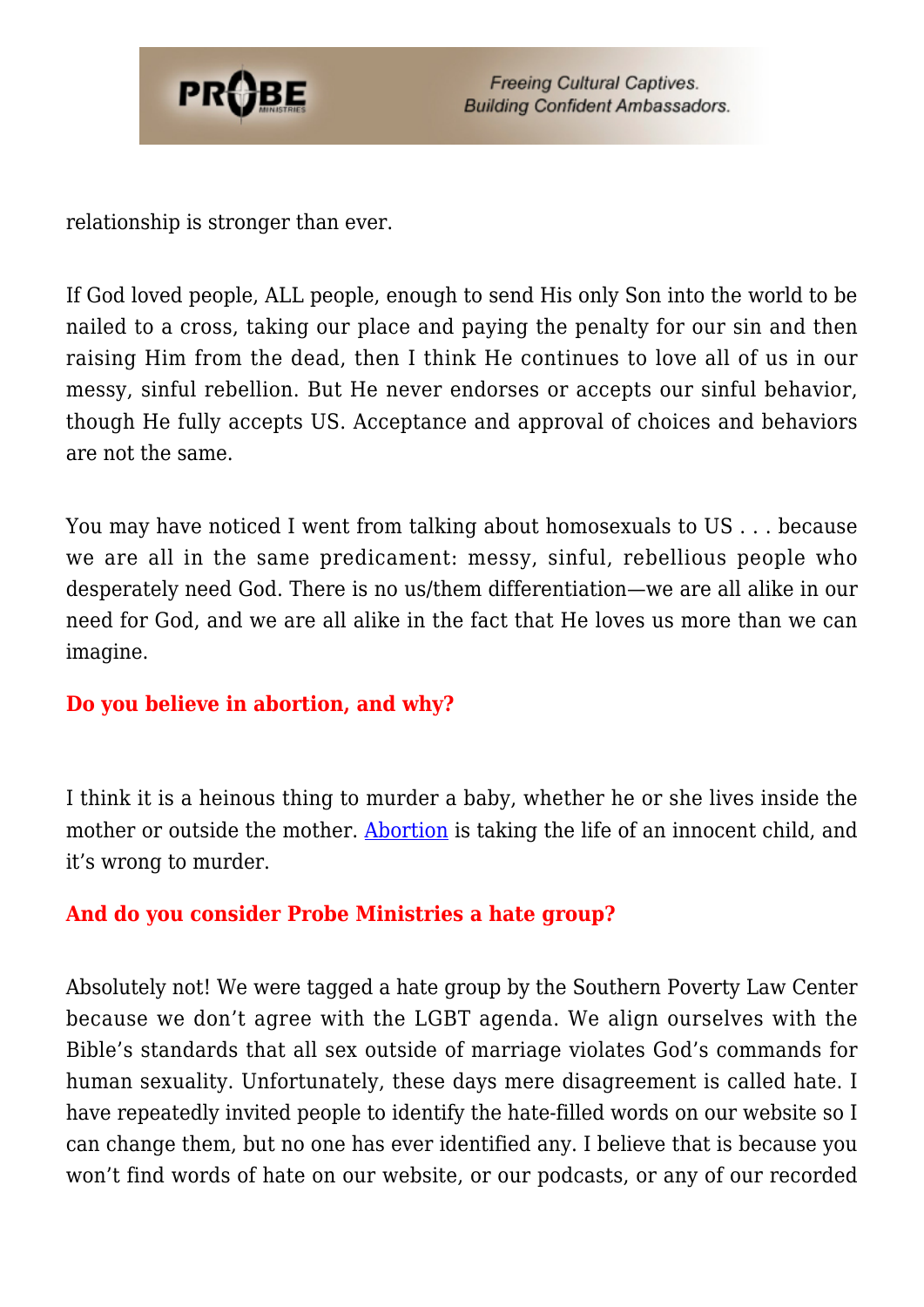

messages. (And I do know what hate sounds like. Westboro Baptist Church makes me sick.)

I'm the primary writer and speaker about homosexuality and gender issues for Probe. It might be helpful for you to know that for 18 years I have also served with Living Hope Ministries, which is a Christian organization that helps people deal with unwanted homosexuality, and the family members of those who have chosen to embrace a gay identity. I have known and grown to love more people than I can count, people who are my heroes as they fight their feelings and instead, pursue intimacy with Jesus Christ. I have watched so many people's hearts change over time, and I have walked with a lot of women as they process the reasons for their attractions and experience a shift in their beliefs and attitudes (and sometimes attractions as well, though not always). They are so very dear to me, and I love being their cheerleader and encourager.

That's the opposite of hate. That's what love looks like, and that's what is the foundation of everything I write and say on this issue.

It might also be helpful for you to know that I have run everything I write and say through the filter of trusted friends who were once part of the LGBT community, asking them to identify anything that is unintentionally hurtful or rude or even untrue so I can change it before it becomes public.

I'm glad you asked, and I am thankful for the opportunity to provide you with some answers.

Have a good day.

Warmly,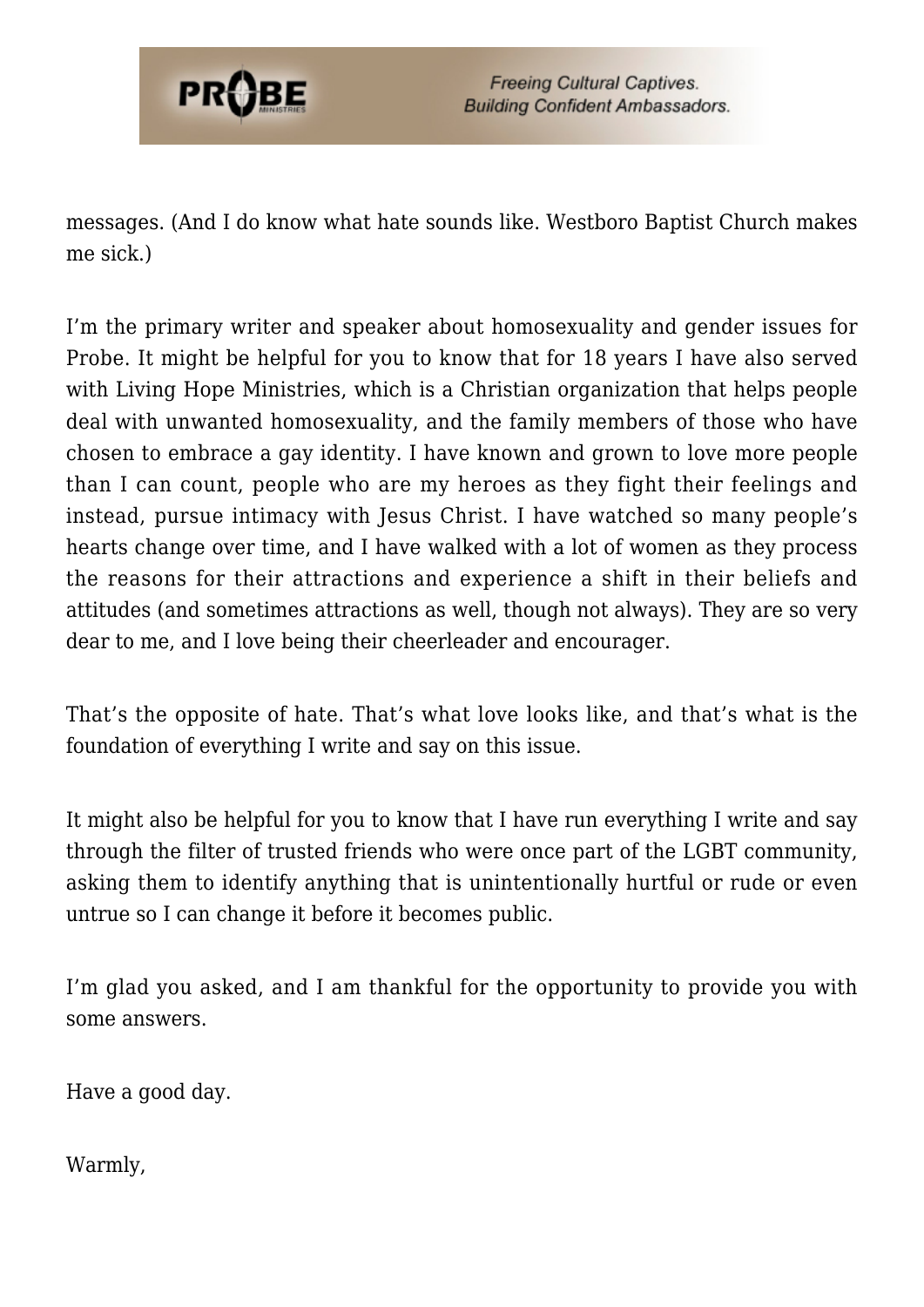

**Freeing Cultural Captives. Building Confident Ambassadors.** 

Mrs. Bohlin

Posted Oct. 2016 © 2016 Probe Ministries

# **[Should We Go to Our Gay](https://probe.org/should-we-go-to-our-gay-neighbors-wedding/) [Neighbors' Wedding?](https://probe.org/should-we-go-to-our-gay-neighbors-wedding/)**

Sue Bohlin



"Sue, I love my sweet gay neighbors, and after the SCOTUS decision I figure we'll be invited to a wedding. Do we go?"

Christians take different positions on this question, just as Christians take different positions on the issue of homosexuality in general and same-sex marriage in particular. I believe that regardless of our feelings on this issue and about our friends and loved ones, we need to follow what the Word of God says.

Both Old and New Testaments clearly state that homosexual behavior is sin. Regardless of how we feel about those who engage in it, the Word of God is internally consistent on this issue: all sex outside of marriage, which is restricted to one man and one woman in a lifetime covenant, violates God's created intent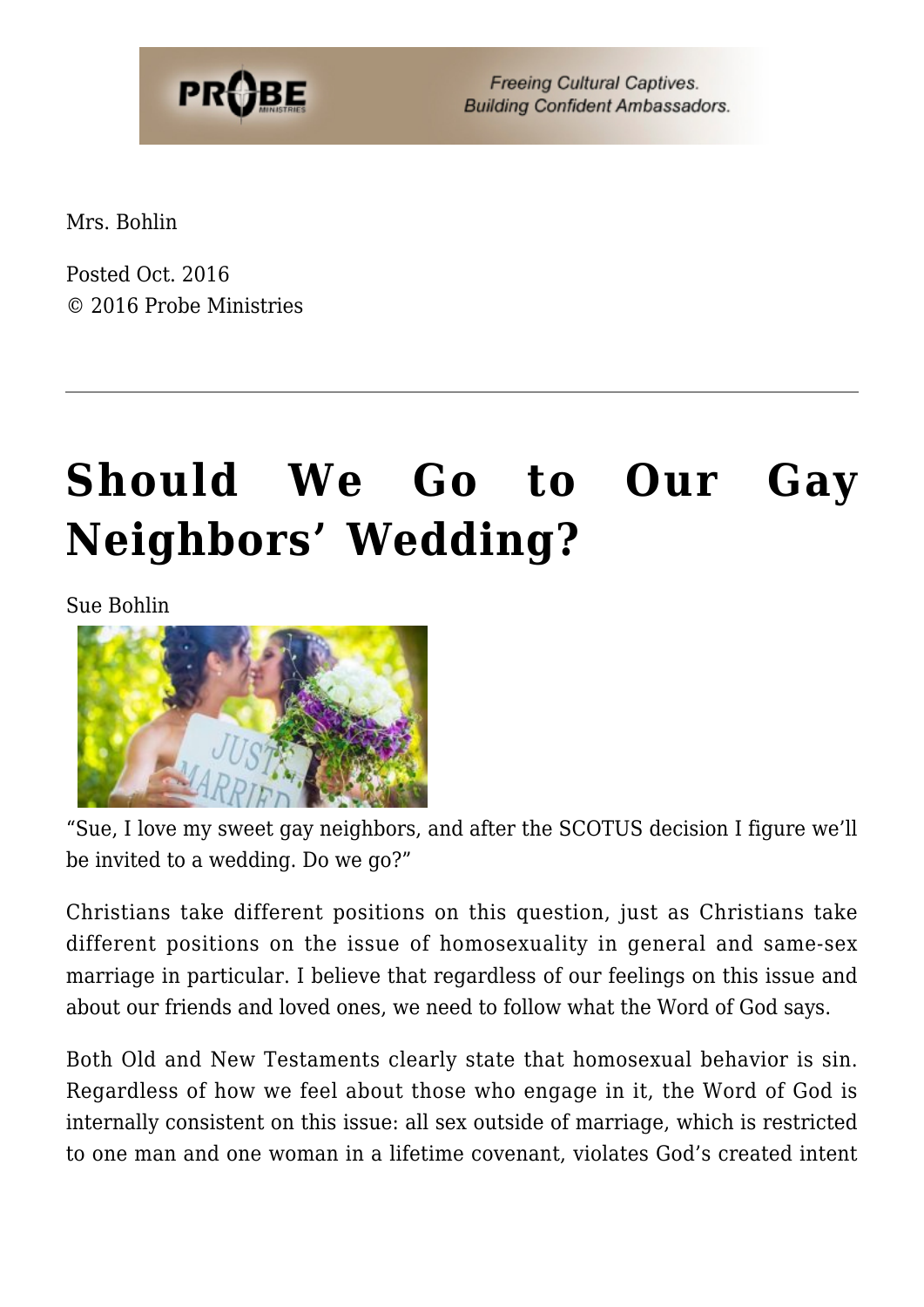

for us. And that includes homosexual sex. Redefining marriage does not change the unnatural, sinful nature of same-gender sex (Romans 1).

A wedding is a communal event where society gathers together to witness the union of two people coming together to start a new family, a new building block of community. The point of a wedding is that the guests witness, support, bless and approve the marriage. Contrasted to lovers making promises to each other in a private intimacy, the communal witness and celebration of a wedding elevates and formalizes these vows as a covenant (a promise on steroids), and the new one-flesh union becomes a recognized part of the community.

So there is a huge difference between having dinner with gay neighbors, and attending their wedding. When people attend a wedding, it makes a statement. Attendance at a wedding means one is offering support, approval and blessing to the couple.

I suggest that since God has already spoken clearly about the nature of homosexuality, He would not contradict Himself to endorse and celebrate what He has declared to be sin (Leviticus 18:22). Neither should we.

Beyond that, the scriptures also direct us not to support other people's behaviors that God calls sin:

"Do not participate in the unfruitful deeds of darkness, but instead even expose them" (Eph. 5:11).

1 Timothy 5:22 instructs us not to "take part in the sins of others. . ."

How can one attend a gay wedding without participating in "deeds of darkness," without "taking part in the sins of others"?

To be consistent, Christians should examine why we attend any wedding. Since the Bible is equally unequivocal about believers marrying unbelievers (2 Corinthians 6:14), it would be wrong to attend that wedding as well. It would be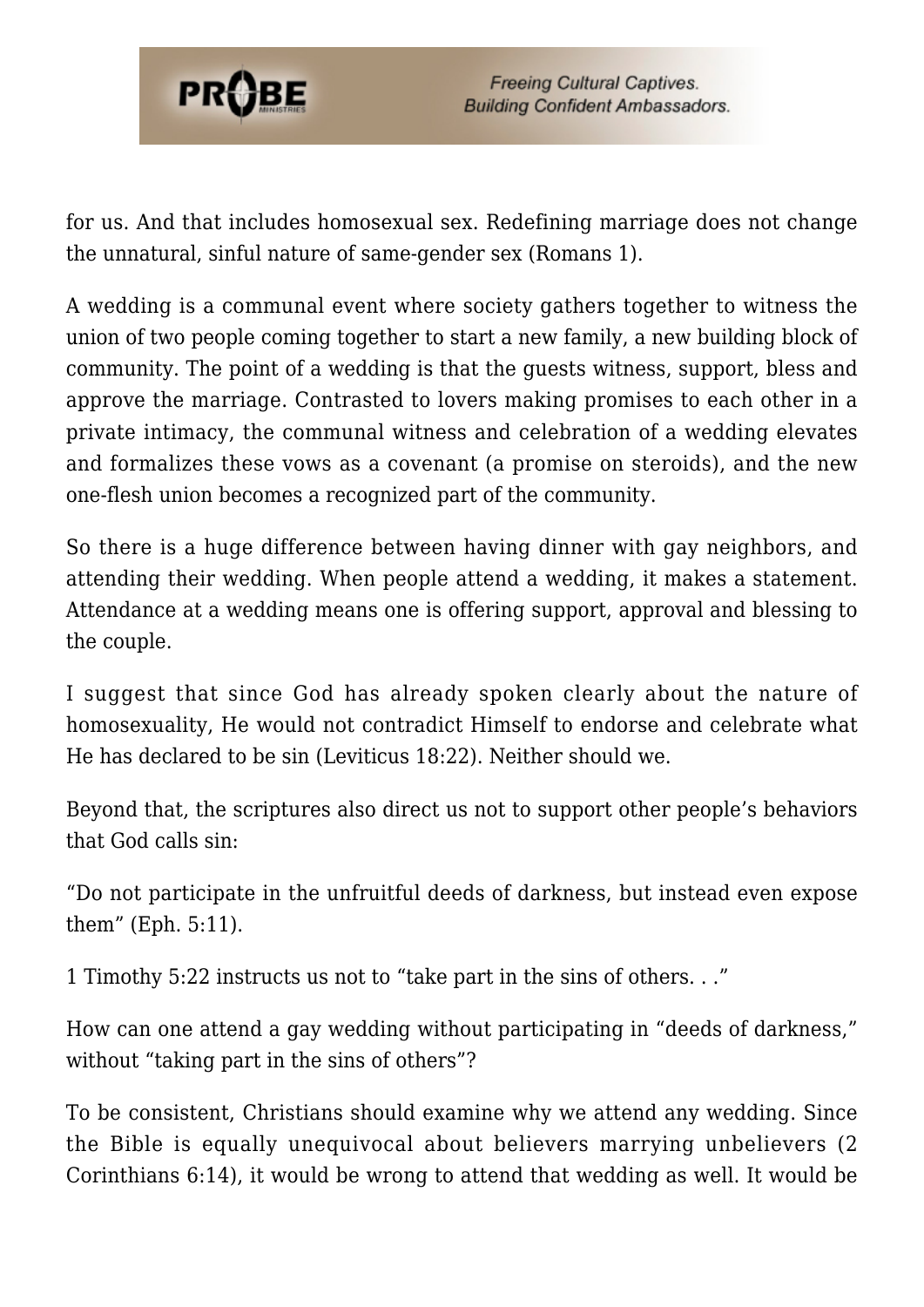

saying, "I support, affirm, bless and celebrate this union." Just like going to a wedding of a Christian who dumps his wife without biblical grounds to marry a younger trophy wife. No!

Lots of people scoff at this position: "God is a God of love! Who are you to judge anyone's love?"

It's true, God IS a God of love, and He has described love for us:

Love is patient, love is kind and is not jealous;

love does not brag and is not arrogant,

does not act unbecomingly; it does not seek its own, is not provoked, does not take into account a wrong suffered,

**does not rejoice in unrighteousness**, but rejoices with the truth;

bears all things, believes all things, hopes all things, endures all things. (1 Corinthians 13:4-7)

If love does not rejoice in unrighteousness, but God has declared that same-sex relationships are not right, then it is not loving to engage in unrighteousness. If same-sex relationships are outside God's created intent for human sexuality, then it is not loving to support and bless relationships that grieve God and will result in pain down the road for the people involved.

So, to answer my friend's question: "How can you attend a gay wedding without making a clear statement of support and endorsement, approval and blessing? And since you know what God says about the nature of their relationship as sin, what statement would you be making as His ambassador?" I encourage my friend to keep loving her wonderful neighbors, to continue to be their friends and to be salt and light to them.

But not to go to their wedding.

And if they ask why, to kindly and lovingly say, "I am a Christ-follower, and He